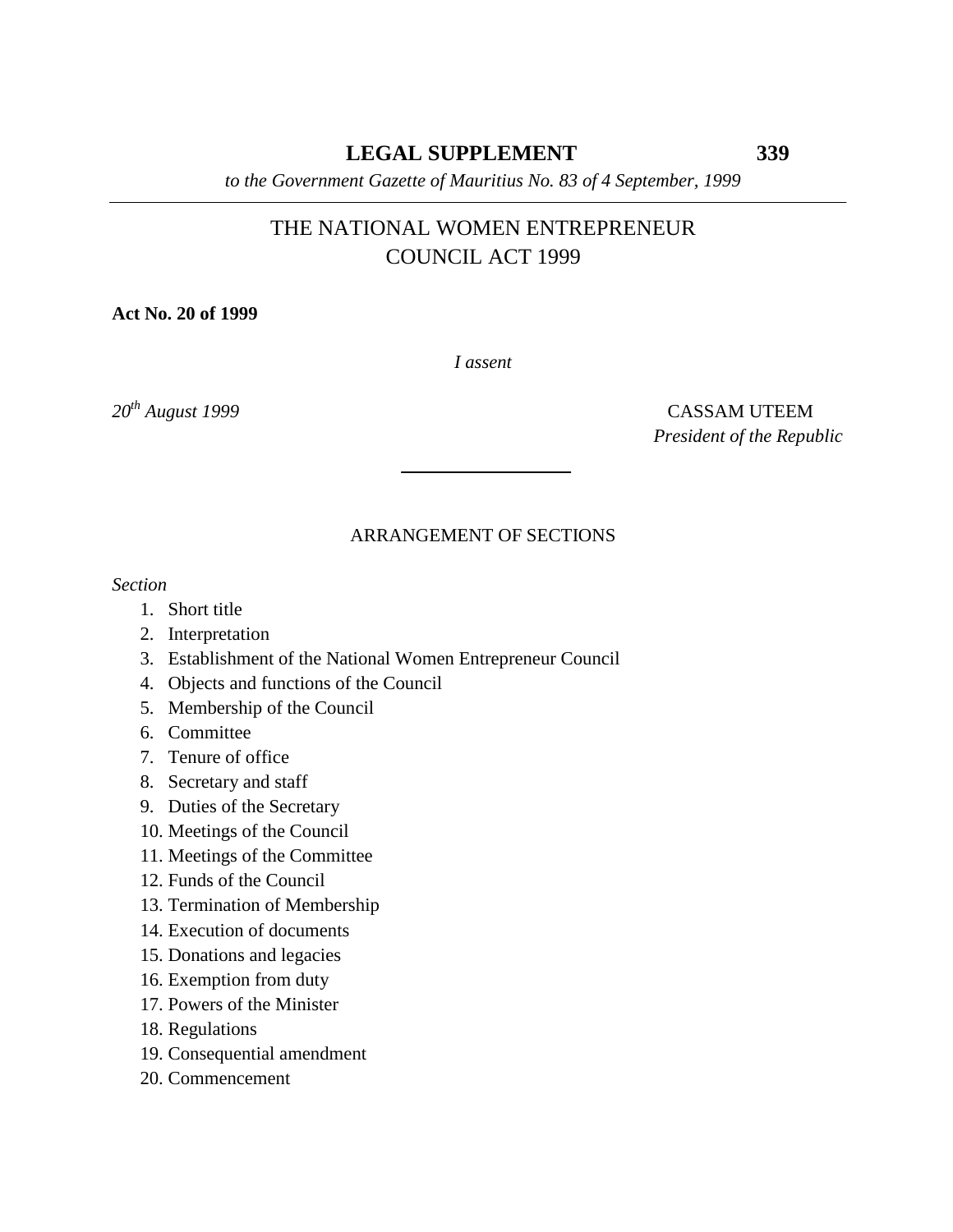# **An Act**

# **To provide for the establishment of the National Women Entrepreneur Council**

Enacted by the Parliament of Mauritius, as follows –

# 1. **Short title**

This Act may be cited as the National Women Entrepreneur Council Act 1999.

# 2. **Interpretation**

In this  $Act -$ 

"Committee" means the Executive Committee specified in section 6;

"Council: means the National Women Entrepreneur Council established under section 3;

 "women entrepreneur" means a women engaged, on a full-time or part-time basis, in a self-employed capacity in an income generating activity, relating to production, manufacture, sales, import, export of goods, foodstuffs, materials or the provision or sale of services or other similar activity;

"Secretary" means the Secretary of the Council.

# 3. **Establishment of the National Women Entrepreneur Council**

- (1) There is established for the purposes of this Act the National Women Entrepreneur Council.
- (2) The Council shall be a body corporate.

# 4. **Objects and functions of the Council**

- (1) The object of the Council shall be
	- (a) to establish and maintain effective communication between the Council and women entrepreneur organization;
	- (b) to ensure coordination of activities of women entrepreneurs associations;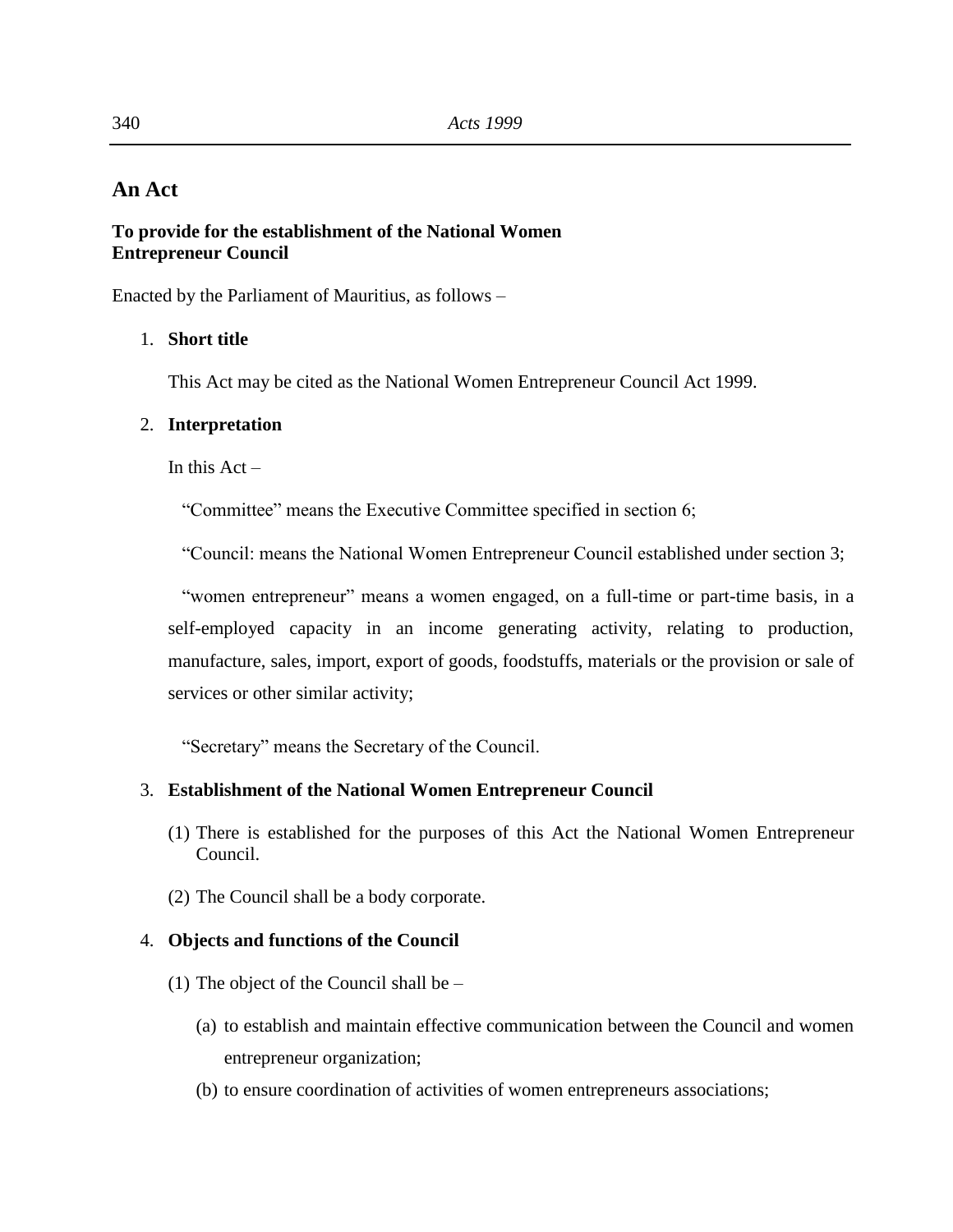- (c) to identify actions and projects that will promote entrepreneurial activities of women;
- (d) to evaluate and assess the needs of women entrepreneurs,
- (e) to establish training programme, aimed at improving the skills and management aptitudes of women entrepreneurs;
- (f) to promote cooperation and research with respect to women entrepreneurship development;
- (g) to develop working links and affiliation with other bodies, whether in Mauritius or abroad, having same objectives;
- (h) to advise the Minister on women entrepreneurship development and implementation of programmes for such development;
- (i) examine and evaluate the contribution of women entrepreneurs to the various sectors of development in the light of national needs and priorities;
- (j) study specific areas where the development of women entrepreneurship need to be strengthened.

### 5. **Membership of the Council**

- (1) Any association of women entrepreneurs which is registered under the Registration of Associations Actor any women entrepreneur may apply to the Council for membership.
- (2) An application under subsection (1) shall be accompanied
	- (a) in the case of an association, by a certified copy of its rules;
	- (b) in the case of an individual, by a statement of the activity or activities of the women entrepreneur.
- (3) Upon receipt of an application under subsection (1), the Council shall examine such application and admit or refuse membership to the applicant.
- (4) Where the rules of an association are amended or the activities of a women entrepreneur are changed, the association or the individual shall inform the Council of such amendment or change within 21 days.
- (5) A member shall, upon admission, pay such fee as the Council may determine.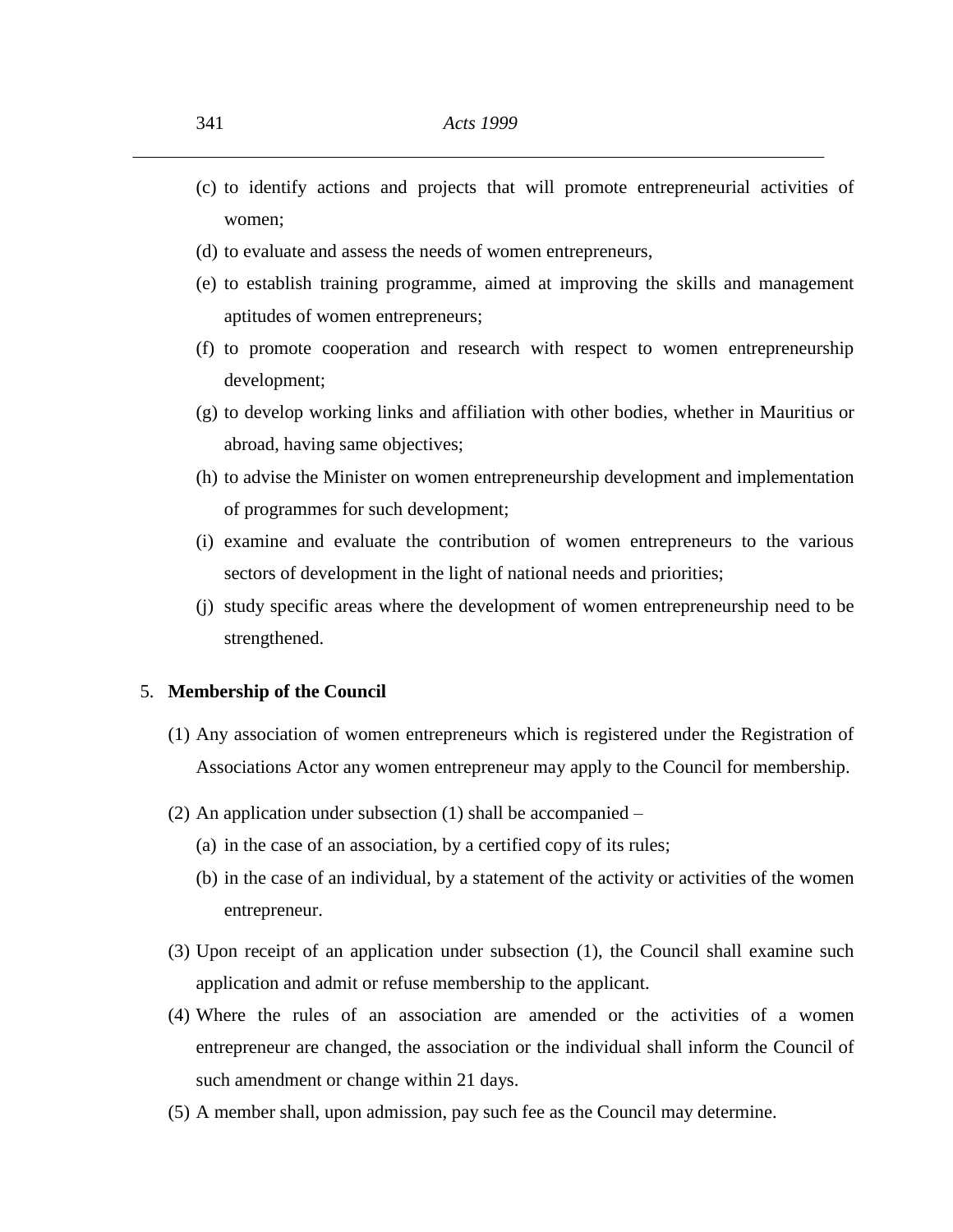(6) A member shall pay such annual membership fee, as the Council may determine, at latest on the 31 July of each year.

# 6. **Committee**

- (1) The Council shall be administered and managed by an Executive Committee.
- (2) The Committee shall consist of
	- (a) a Chairperson;
	- (b) a representative of the Ministry responsible for the subject o women;
	- (c) a representative of the Industrial and Vocational Training Board;
	- (d) a representative of the Small and Medium Industries Development Organisation;
	- (e) a representative of a financial institution dealing with entrepreneurs;
	- (f) 4 women entrepreneurs;
- (3) The members of the Committee, except the ex-officio members, shall be appointed by the Minister.
- (4) The members of the Committee shall be paid such fees or allowances as the Minister may determine.
- (5) The members of the Committee shall not be considered as public officers by reason only of their appointment under this section.

# 7. **Tenure of office**

- (1) Subject to subsection (2), a member of the Committee shall hold office for a period of 2 years and is eligible for reappointment.
- (2) No person shall sit on the committee for more than 2 consecutive terms.

#### 8. **Secretary and staff**

(1) The Committee may appoint, with the approval of the Minister, and on such terms and conditions as it thinks fit –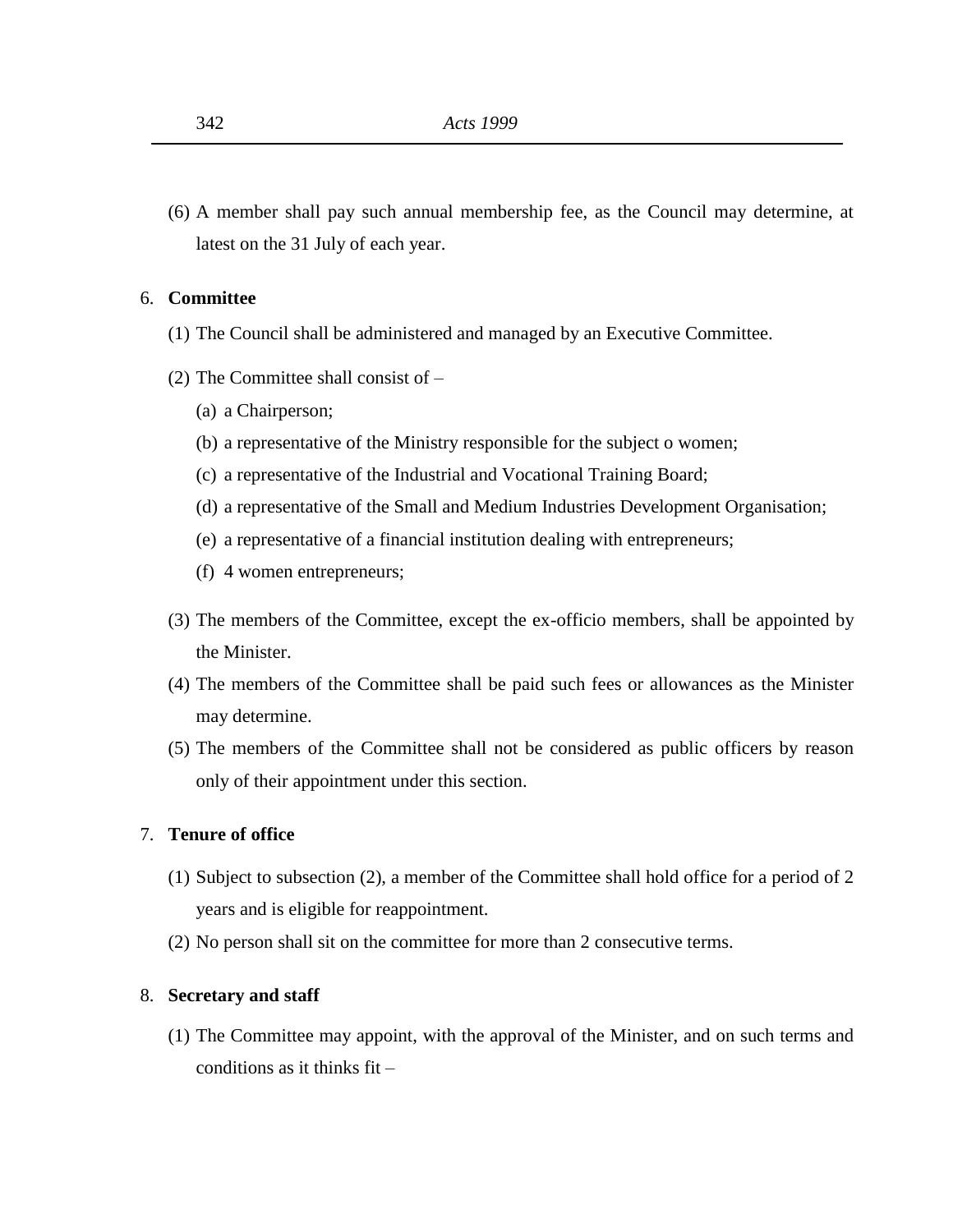- (a) a Secretary, who shall be responsible for the execution of the policy, and the control and management of the day to day business, of the Council;
- (b) such employees as may be necessary for the proper discharge of functions of the Council under this Act.
- (2) Every employee shall be under the administrative control of the Secretary.

#### 9. **Duties of the Secretary**

- (1) The Secretary shall
	- (a) have the custody of all books, deeds and documents relating to the Council;
	- (b) take and keep minutes of all proceedings of the Council and the Committee;
	- (c) forward to the Minister every year, on or before 31 August , a statement of accounts and the balance sheet of the council;
	- (d) submit to the Minister an annual report of the activities of the Council; and
	- (e) perform such other duties as the Committee may assign to him.

#### 10. **Meeting of the Council**

- (1) The Council shall hold its first general meeting within 6 months from the commencement of this Act and as from the year following the first general meeting, an annual meeting not later than 30 September of each year.
- (2) The Meeting of the Council shall be held at such place and at such time as the Committee may determine.
- (3) The Secretary shall give at least 21 days notice in writing of the date, time, place, and agenda of an annual general meeting to the members of the Council.
- (4) The Committee shall submit to the Secretary 10 days before the annual general meeting the annual report and the audited accounts of the Council for inclusion in the agenda of the annual general meeting.
- (5) Six members shall constitute a quorum.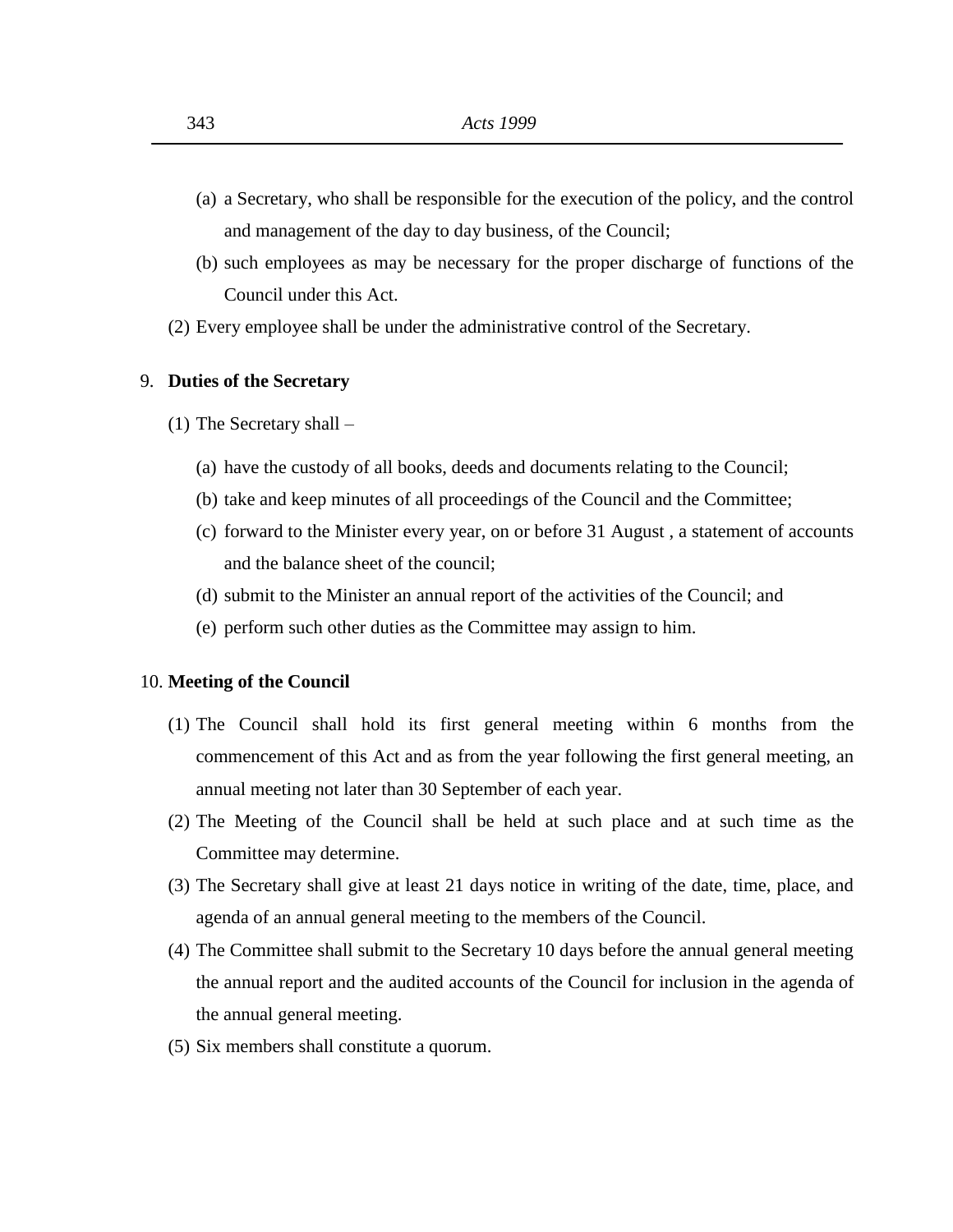(6) A special meeting of the Council may be convened by the Secretary at the request of the Council or upon receipt for the written request of at least half of the total number members.

# 11. **Meetings of the Committee**

- (1) The Committee shall meet at least once monthly, at such place and such time as the Chairperson may determine.
- (2) Six members shall constitute a quorum.
- (3) The Committee shall regulate its proceedings in such manner as it thinks.
- (4) The Secretary shall give at least 7 days notice of the date, time, place, and agenda of any meeting of the Committee.

#### 12. **Funds of the Council**

- (1) The funds of the Council shall consist of
	- (a) money raised by means of membership admission fees and membership annual fees;
	- (b) any money appropriated from the Consolidated Funds and Capital Fund and any other money accruing to the Council from any other source.
- (2) The funds of the Council shall be applied solely towards the promotion the objects of the Council.

#### 13. **Termination of membership**

- (1) The Committee may cancel the membership of an association of women entrepreneurs or any women entrepreneur where such association or women entrepreneur –
	- (a) has, subject to such regulations as may be made, failed to pay any membership fee at latest 3 months before the annual general meeting;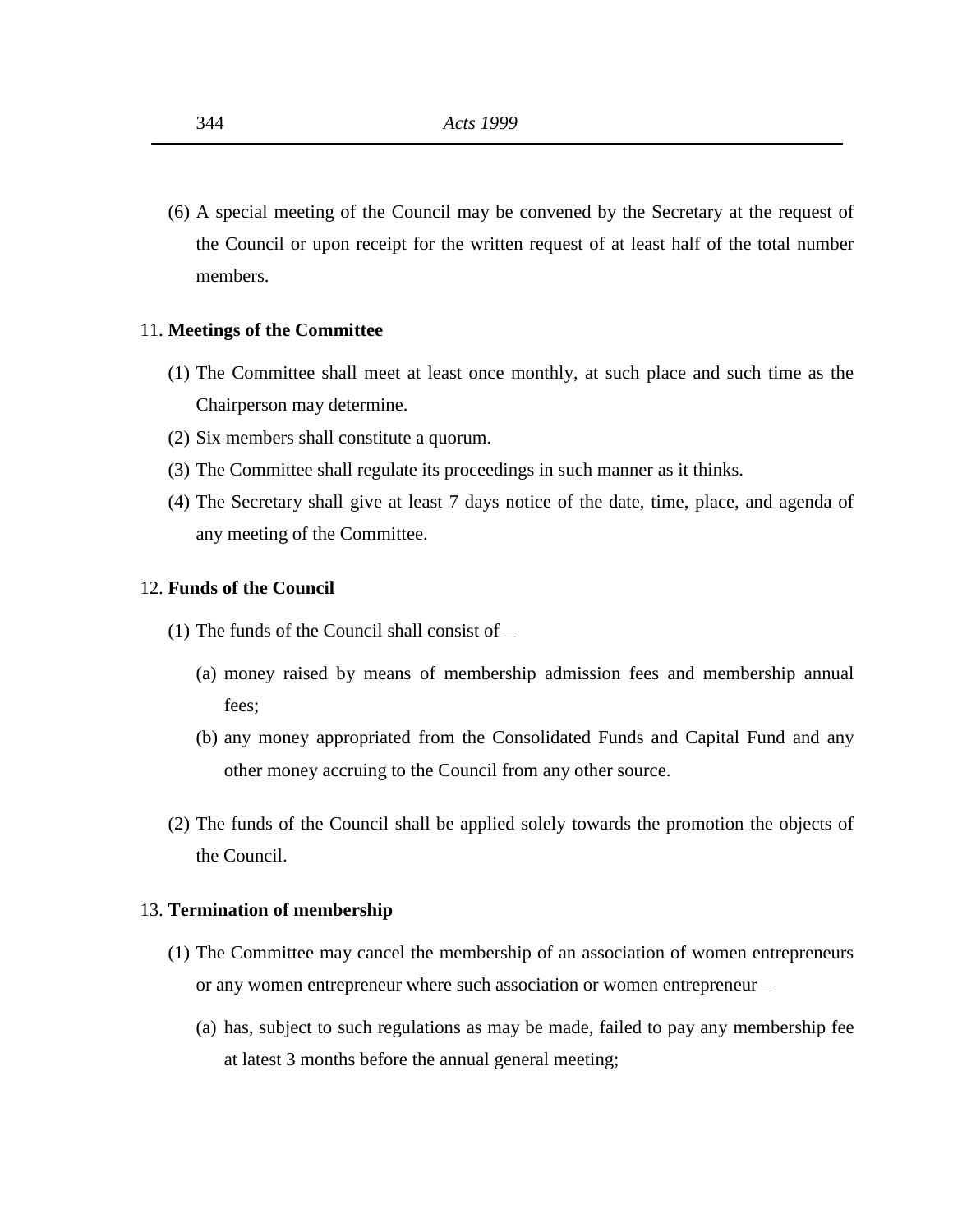- (b) acts in any way which, in the opinion of the Committee, is prejudicial to the interests of the Council;
- (c) when the registration of an association is cancelled or it is wound up, or when an individual has been declared bankrupt or has ceased to be a women entrepreneur.
- (2) Any member whose membership is cancelled under sub-section (1) may appeal to the Minister within 21 days of the communication of the decision to him.
- (3) The appeal shall be in such from as the Minister may determine.

#### 14. **Execution of documents**

- (1) Subject to subsection (2), all documents shall be deemed to be executed by or on behalf of the Council if signed by the Chairperson of the Committee.
- (2) Every cheque of the Council shall be signed by the Chairperson of the Committee and the Secretary of the Council.

#### 15. **Donations and legacies**

Article 910 of the code Napoleon shall not apply to the Council.

#### 16. **Exemption from duty**

The Council shall be exempt from payment of any duty on donation and legacies received by it.

## 17. **Power of the Minister**

The Minister may, in the public interest, give directions of a general character not inconsistent with this Act, to the Council and the Council shall comply with those directions.

#### 18. **Regulations**

The Minister may make such regulations, as he thinks fit for the purposes of this Act.